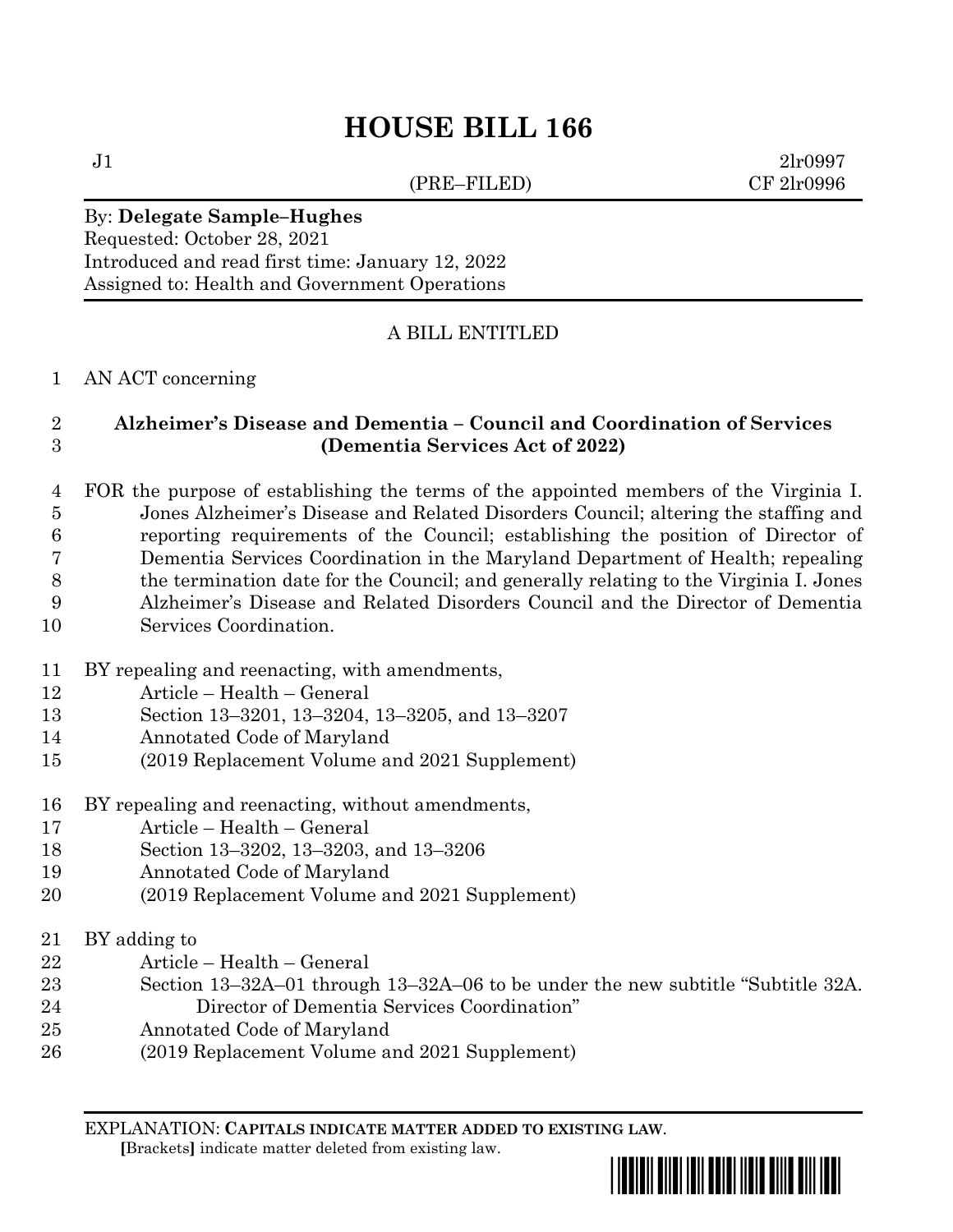| $\mathbf 1$<br>$\boldsymbol{2}$<br>$\boldsymbol{3}$<br>4<br>5 |                                                                                                                                                                           | BY repealing and reenacting, with amendments,<br>Chapter 305 of the Acts of the General Assembly of 2013, as amended by Chapters<br>74 and 75 of the Acts of the General Assembly of 2016 and Chapters 410 and<br>411 of the Acts of the General Assembly of 2019<br>Section 2 |                                                                       |  |  |  |  |  |  |  |  |  |  |
|---------------------------------------------------------------|---------------------------------------------------------------------------------------------------------------------------------------------------------------------------|--------------------------------------------------------------------------------------------------------------------------------------------------------------------------------------------------------------------------------------------------------------------------------|-----------------------------------------------------------------------|--|--|--|--|--|--|--|--|--|--|
| $\boldsymbol{6}$<br>7<br>8<br>9<br>10                         |                                                                                                                                                                           | BY repealing and reenacting, with amendments,<br>Chapter 306 of the Acts of the General Assembly of 2013, as amended by Chapters<br>74 and 75 of the Acts of the General Assembly of 2016 and Chapters 410 and<br>411 of the Acts of the General Assembly of 2019<br>Section 2 |                                                                       |  |  |  |  |  |  |  |  |  |  |
| 11<br>12                                                      |                                                                                                                                                                           | SECTION 1. BE IT ENACTED BY THE GENERAL ASSEMBLY OF MARYLAND,<br>That the Laws of Maryland read as follows:                                                                                                                                                                    |                                                                       |  |  |  |  |  |  |  |  |  |  |
| 13                                                            | Article - Health - General                                                                                                                                                |                                                                                                                                                                                                                                                                                |                                                                       |  |  |  |  |  |  |  |  |  |  |
| 14                                                            | $13 - 3201.$                                                                                                                                                              |                                                                                                                                                                                                                                                                                |                                                                       |  |  |  |  |  |  |  |  |  |  |
| 15<br>16                                                      | In this subtitle [,] THE FOLLOWING WORDS HAVE THE MEANINGS<br>(A)<br><b>INDICATED.</b>                                                                                    |                                                                                                                                                                                                                                                                                |                                                                       |  |  |  |  |  |  |  |  |  |  |
| 17<br>18                                                      | "Council" means the Virginia I. Jones Alzheimer's Disease and Related<br>(B)<br>Disorders Council.                                                                        |                                                                                                                                                                                                                                                                                |                                                                       |  |  |  |  |  |  |  |  |  |  |
| 19<br>20                                                      | "DIRECTOR" MEANS<br>(C)<br><b>THE</b><br><b>DIRECTOR</b><br><b>DEMENTIA</b><br><b>SERVICES</b><br>OF<br><b>COORDINATION ESTABLISHED UNDER SUBTITLE 32A OF THIS TITLE.</b> |                                                                                                                                                                                                                                                                                |                                                                       |  |  |  |  |  |  |  |  |  |  |
| $21\,$                                                        | $13 - 3202.$                                                                                                                                                              |                                                                                                                                                                                                                                                                                |                                                                       |  |  |  |  |  |  |  |  |  |  |
| 22                                                            | There is a Virginia I. Jones Alzheimer's Disease and Related Disorders Council.                                                                                           |                                                                                                                                                                                                                                                                                |                                                                       |  |  |  |  |  |  |  |  |  |  |
| $^{23}$                                                       | $13 - 3203.$                                                                                                                                                              |                                                                                                                                                                                                                                                                                |                                                                       |  |  |  |  |  |  |  |  |  |  |
| 24                                                            | (a)                                                                                                                                                                       |                                                                                                                                                                                                                                                                                | The Council consists of the following members:                        |  |  |  |  |  |  |  |  |  |  |
| 25<br>26                                                      | the Senate;                                                                                                                                                               | (1)                                                                                                                                                                                                                                                                            | One member of the Senate of Maryland, appointed by the President of   |  |  |  |  |  |  |  |  |  |  |
| $27\,$<br>$^{28}$                                             | House;                                                                                                                                                                    | (2)                                                                                                                                                                                                                                                                            | One member of the House of Delegates, appointed by the Speaker of the |  |  |  |  |  |  |  |  |  |  |
| 29                                                            |                                                                                                                                                                           | (3)                                                                                                                                                                                                                                                                            | The Secretary of Health, or the Secretary's designee;                 |  |  |  |  |  |  |  |  |  |  |
| 30                                                            |                                                                                                                                                                           | (4)                                                                                                                                                                                                                                                                            | The Secretary of Aging, or the Secretary's designee;                  |  |  |  |  |  |  |  |  |  |  |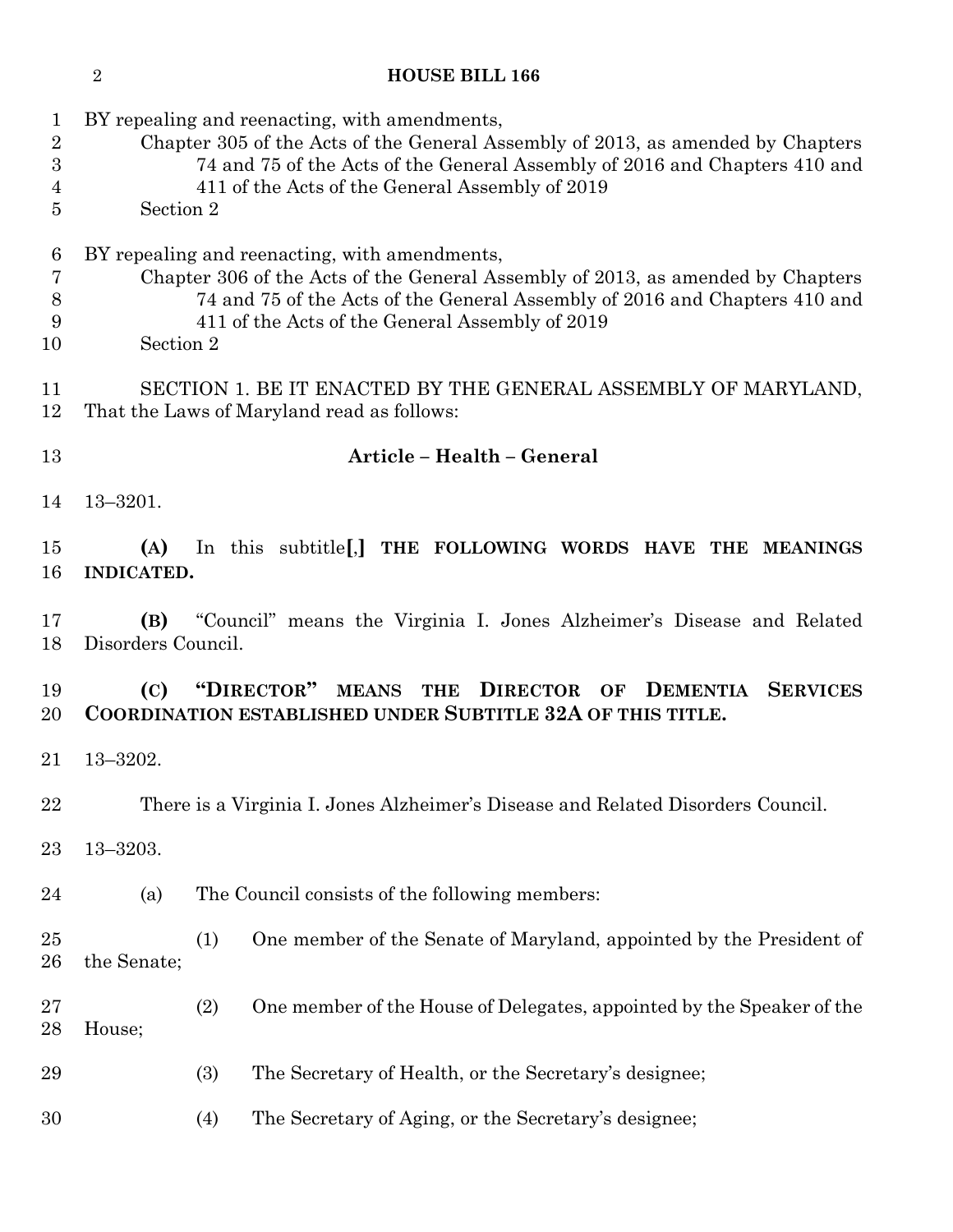# **HOUSE BILL 166** 3

| 1<br>$\overline{2}$   |                                                                                                                                                                      | (5)                                                                                                                     |       | The Executive Director of the Alzheimer's Association, Greater<br>Maryland Chapter, or the Executive Director's designee;      |  |  |  |  |  |  |
|-----------------------|----------------------------------------------------------------------------------------------------------------------------------------------------------------------|-------------------------------------------------------------------------------------------------------------------------|-------|--------------------------------------------------------------------------------------------------------------------------------|--|--|--|--|--|--|
| $\boldsymbol{3}$<br>4 |                                                                                                                                                                      | The President of the Alzheimer's Association, National Capital Area<br>(6)<br>Chapter, or the President's designee; and |       |                                                                                                                                |  |  |  |  |  |  |
| $\overline{5}$        |                                                                                                                                                                      | (7)<br>The following members, appointed by the Governor:                                                                |       |                                                                                                                                |  |  |  |  |  |  |
| 6<br>7                | experience;                                                                                                                                                          |                                                                                                                         | (i)   | Seven health care professionals with relevant professional                                                                     |  |  |  |  |  |  |
| 8<br>9                | experience;                                                                                                                                                          |                                                                                                                         | (ii)  | Three human service professionals with relevant professional                                                                   |  |  |  |  |  |  |
| 10                    |                                                                                                                                                                      |                                                                                                                         | (iii) | One elder law attorney with relevant professional experience;                                                                  |  |  |  |  |  |  |
| 11<br>12              | experience;                                                                                                                                                          |                                                                                                                         | (iv)  | professionals<br>Two<br>with<br>relevant<br>professional<br>research                                                           |  |  |  |  |  |  |
| 13<br>14              | a related disorder; and                                                                                                                                              |                                                                                                                         | (v)   | Two family caregivers of individuals with Alzheimer's disease or                                                               |  |  |  |  |  |  |
| 15<br>16              |                                                                                                                                                                      |                                                                                                                         | (vi)  | At the recommendation of the Council, any other member<br>necessary to fulfill the duties of the Council.                      |  |  |  |  |  |  |
| 17<br>18              | To the extent practicable, the members appointed to the Council shall reflect<br>(b)<br>the geographic, racial, ethnic, cultural, and gender diversity of the State. |                                                                                                                         |       |                                                                                                                                |  |  |  |  |  |  |
| 19                    | $13 - 3204.$                                                                                                                                                         |                                                                                                                         |       |                                                                                                                                |  |  |  |  |  |  |
| 20                    | (a)                                                                                                                                                                  | The members of the Council shall select the chair of the Council.                                                       |       |                                                                                                                                |  |  |  |  |  |  |
| 21                    | (b)                                                                                                                                                                  | A member of the Council:                                                                                                |       |                                                                                                                                |  |  |  |  |  |  |
| 22                    |                                                                                                                                                                      | (1)<br>May not receive compensation as a member of the Council; but                                                     |       |                                                                                                                                |  |  |  |  |  |  |
| 23<br>24              | (2)<br>Is entitled to reimbursement for expenses under the Standard State<br>Travel Regulations, as provided in the State budget.                                    |                                                                                                                         |       |                                                                                                                                |  |  |  |  |  |  |
| $25\,$<br>26          | (C)<br>YEARS.                                                                                                                                                        | (1)                                                                                                                     |       | THE TERM OF AN APPOINTED MEMBER OF THE COUNCIL IS 3                                                                            |  |  |  |  |  |  |
| $27\,$<br>28          |                                                                                                                                                                      | (2)                                                                                                                     |       | THE TERMS OF THE APPOINTED MEMBERS OF THE COUNCIL ARE<br>STAGGERED AS REQUIRED BY THE TERMS PROVIDED FOR THE APPOINTED MEMBERS |  |  |  |  |  |  |

**OF THE COUNCIL ON OCTOBER 1, 2022.**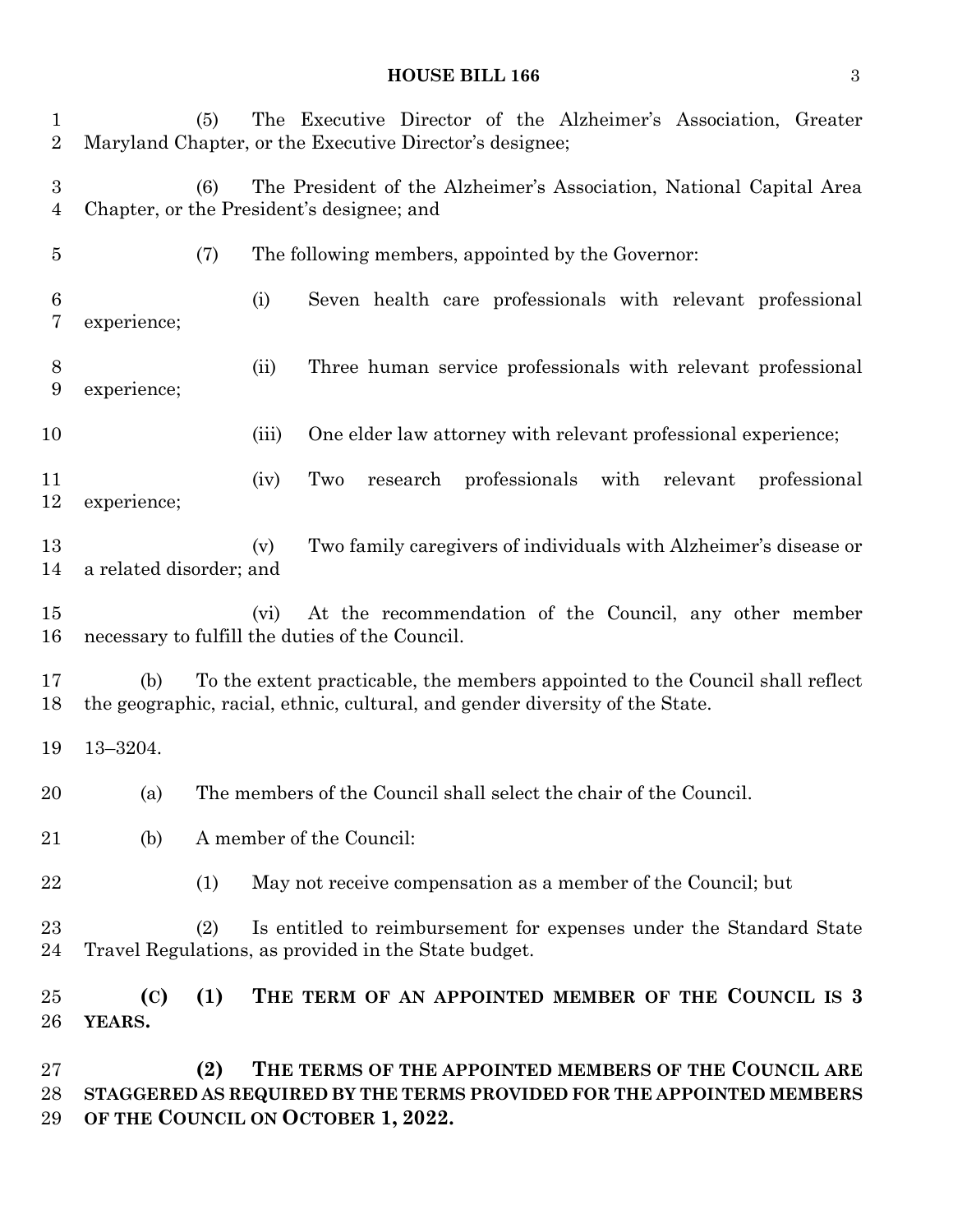**(3) AT THE END OF A TERM, AN APPOINTED MEMBER CONTINUES TO SERVE UNTIL A SUCCESSOR IS APPOINTED AND QUALIFIES.**

# **(4) A MEMBER WHO IS APPOINTED AFTER A TERM HAS BEGUN SERVES ONLY FOR THE REST OF THE TERM AND UNTIL A SUCCESSOR IS APPOINTED AND QUALIFIES.**

13–3205.

 (a) The **[**Department**] DIRECTOR**, with assistance from the **DEPARTMENT OF LEGISLATIVE SERVICES AND THE** Department of Aging, shall provide staff support for the Council.

 (b) The **[**Department**] DIRECTOR** may request staffing assistance from public health entities with an interest in the duties of the Council.

- 13–3206.
- The Council shall:

 (1) Update the State Plan on Alzheimer's Disease and Related Disorders and advocate for the State Plan;

- (2) (i) Examine the needs of individuals with Alzheimer's disease and related disorders and their caregivers; and
- (ii) Identify methods through which the State can most effectively and efficiently assist in meeting those needs;

 (3) Advise the Governor and the General Assembly on policy, funding, regulatory, and other issues related to individuals with Alzheimer's disease and related disorders and their caregivers; and

 (4) Develop and promote strategies to encourage brain health and reduce cognitive decline.

13–3207.

 On or before September 1 **[**each year**], 2022, AND ON OR BEFORE SEPTEMBER 1 EVERY 5 YEARS THEREAFTER**, the Council shall **[**report to the Governor and, in accordance with § 2–1257 of the State Government Article, the General Assembly on the activities and recommendations of the Council**] ISSUE AND PUBLISH AN UPDATE TO THE STATE PLAN ON ALZHEIMER'S DISEASE AND RELATED DISORDERS**.

**SUBTITLE 32A. DIRECTOR OF DEMENTIA SERVICES COORDINATION.**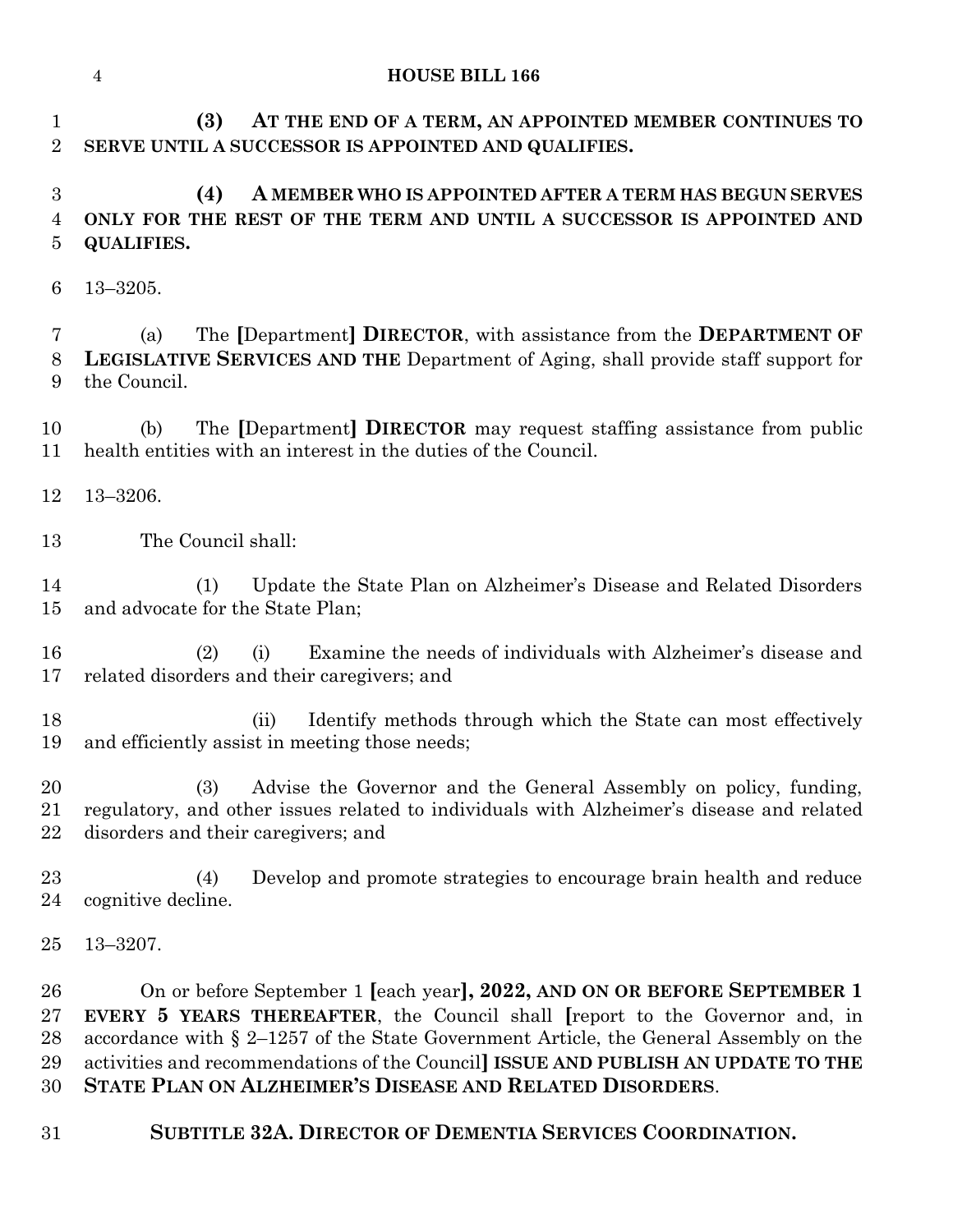**13–32A–01.**

 **(A) IN THIS SUBTITLE THE FOLLOWING WORDS HAVE THE MEANINGS INDICATED.**

 **(B) "COUNCIL" MEANS THE VIRGINIA I. JONES ALZHEIMER'S DISEASE AND RELATED DISORDERS COUNCIL.**

 **(C) "DIRECTOR" MEANS THE DIRECTOR OF DEMENTIA SERVICES COORDINATION.**

**13–32A–02.**

 **(A) THERE IS A DIRECTOR OF DEMENTIA SERVICES COORDINATION IN THE DEPARTMENT.**

**(B) THE DIRECTOR SHALL REPORT TO THE SECRETARY.**

**13–32A–03.**

 **THE POSITION OF DIRECTOR SHALL BE A FULL–TIME AND PERMANENT POSITION.**

**13–32A–04.**

 **(A) THE PURPOSE OF THE POSITION OF DIRECTOR IS TO COORDINATE AND FACILITATE COMMUNICATION RELATING TO DEMENTIA SERVICES IN THE STATE.**

**(B) THE DIRECTOR SHALL:**

 **(1) COORDINATE THE DEPARTMENT'S APPROACH TO ADDRESSING ALZHEIMER'S DISEASE AND OTHER FORMS OF DEMENTIA;**

 **(2) STAFF THE COUNCIL AND IMPLEMENT THE STATE PLAN ON ALZHEIMER'S DISEASE AND RELATED DISORDERS;**

 **(3) ASSESS, ANALYZE, AND CONDUCT OUTREACH TO SHARE DEMENTIA–RELATED DATA;**

 **(4) IDENTIFY AND SHARE DEMENTIA–SPECIFIC TRAINING WITH STAKEHOLDERS WHO ENGAGE WITH INDIVIDUALS WITH ALZHEIMER'S DISEASE OR OTHER FORMS OF DEMENTIA;**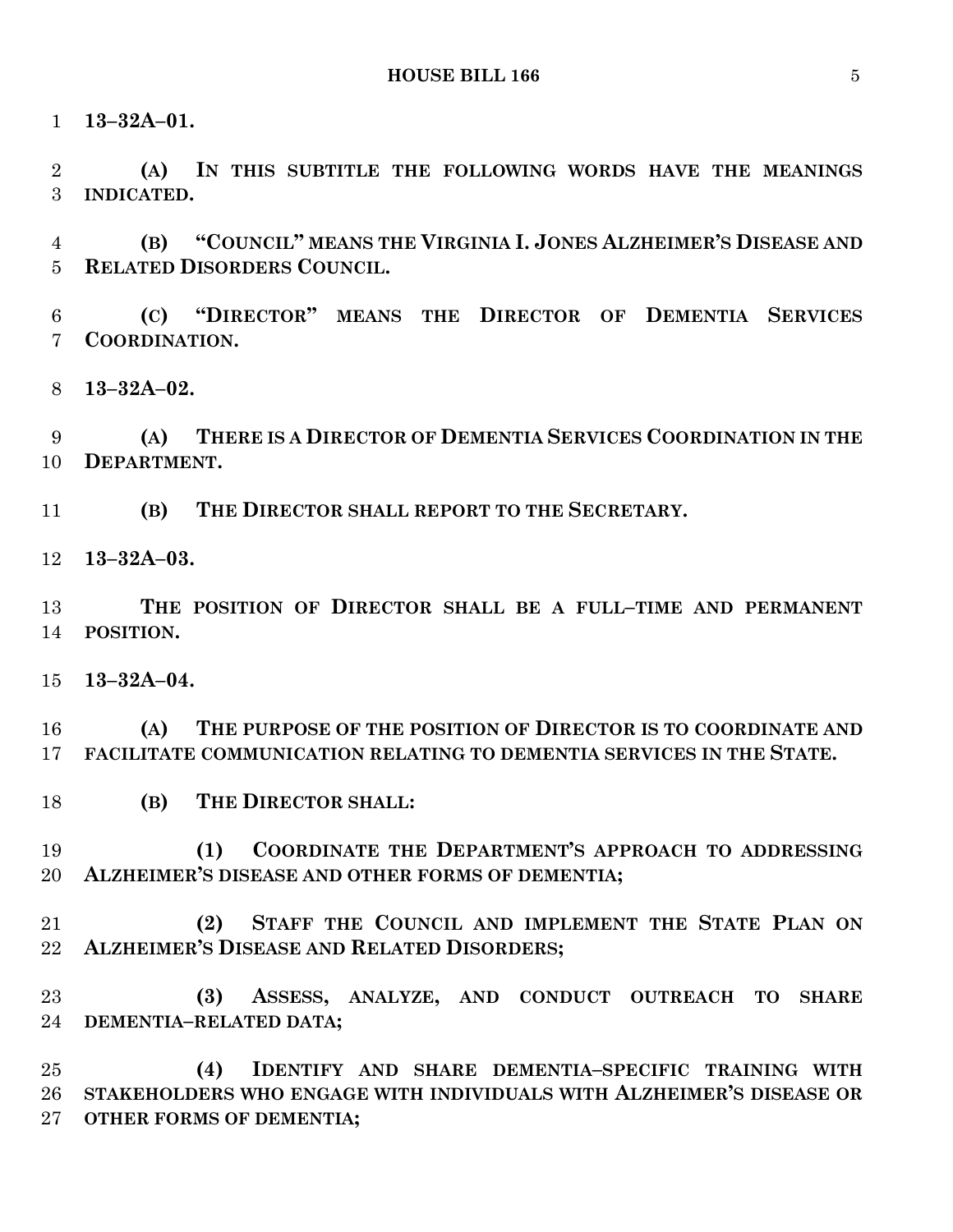|                                                   |  | (5) IDENTIFY EFFICIENCIES ACROSS STATE AGENCIES THAT AID |  |  |  |  |  |  |  |
|---------------------------------------------------|--|----------------------------------------------------------|--|--|--|--|--|--|--|
| 2 INDIVIDUALS WITH DEMENTIA AND THEIR CAREGIVERS; |  |                                                          |  |  |  |  |  |  |  |

 **(6) APPLY FOR GRANTS TO IMPROVE THE QUALITY OF CARE FOR INDIVIDUALS WITH DEMENTIA AND THEIR CAREGIVERS; AND**

 **(7) CARRY OUT OTHER DUTIES RELEVANT TO THE SUPPORT OF INDIVIDUALS WITH DEMENTIA AS MAY BE ASSIGNED BY THE DIRECTOR OF THE CENTER FOR CHRONIC DISEASE PREVENTION AND CONTROL.**

**13–32A–05.**

 **ON OR BEFORE SEPTEMBER 1, 2023, AND ON OR BEFORE SEPTEMBER 1 EVERY 5 YEARS THEREAFTER, THE DIRECTOR SHALL REPORT TO THE GOVERNOR AND, IN ACCORDANCE WITH § 2–1257 OF THE STATE GOVERNMENT ARTICLE, THE SENATE FINANCE COMMITTEE AND THE HOUSE HEALTH AND GOVERNMENT OPERATIONS COMMITTEE ON THE ACTIVITIES AND RECOMMENDATIONS OF THE DIRECTOR.**

**13–32A–06.**

 **FOR FISCAL YEAR 2023 AND EACH FISCAL YEAR THEREAFTER, THE GOVERNOR SHALL INCLUDE IN THE ANNUAL BUDGET BILL AN APPROPRIATION TO FUND THE POSITION OF DIRECTOR AND THE VIRGINIA I. JONES ALZHEIMER'S DISEASE AND RELATED DISORDERS COUNCIL.**

## **Chapter 305 of the Acts of 2013, as amended by Chapters 74 and 75 of the Acts of 2016 and Chapters 410 and 411 of the Acts of 2019**

 SECTION 2. AND BE IT FURTHER ENACTED, That this Act shall take effect October 1, 2013. **[**It shall remain effective for a period of 11 years and, at the end of September 20, 2024, with no further action required by the General Assembly, this Act shall be abrogated and of no further force and effect.**]**

## **Chapter 306 of the Acts of 2013, as amended by Chapters 74 and 75 of the Acts of 2016 and Chapters 410 and 411 of the Acts of 2019**

 SECTION 2. AND BE IT FURTHER ENACTED, That this Act shall take effect October 1, 2013. **[**It shall remain effective for a period of 11 years and, at the end of September 20, 2024, with no further action required by the General Assembly, this Act shall be abrogated and of no further force and effect.**]**